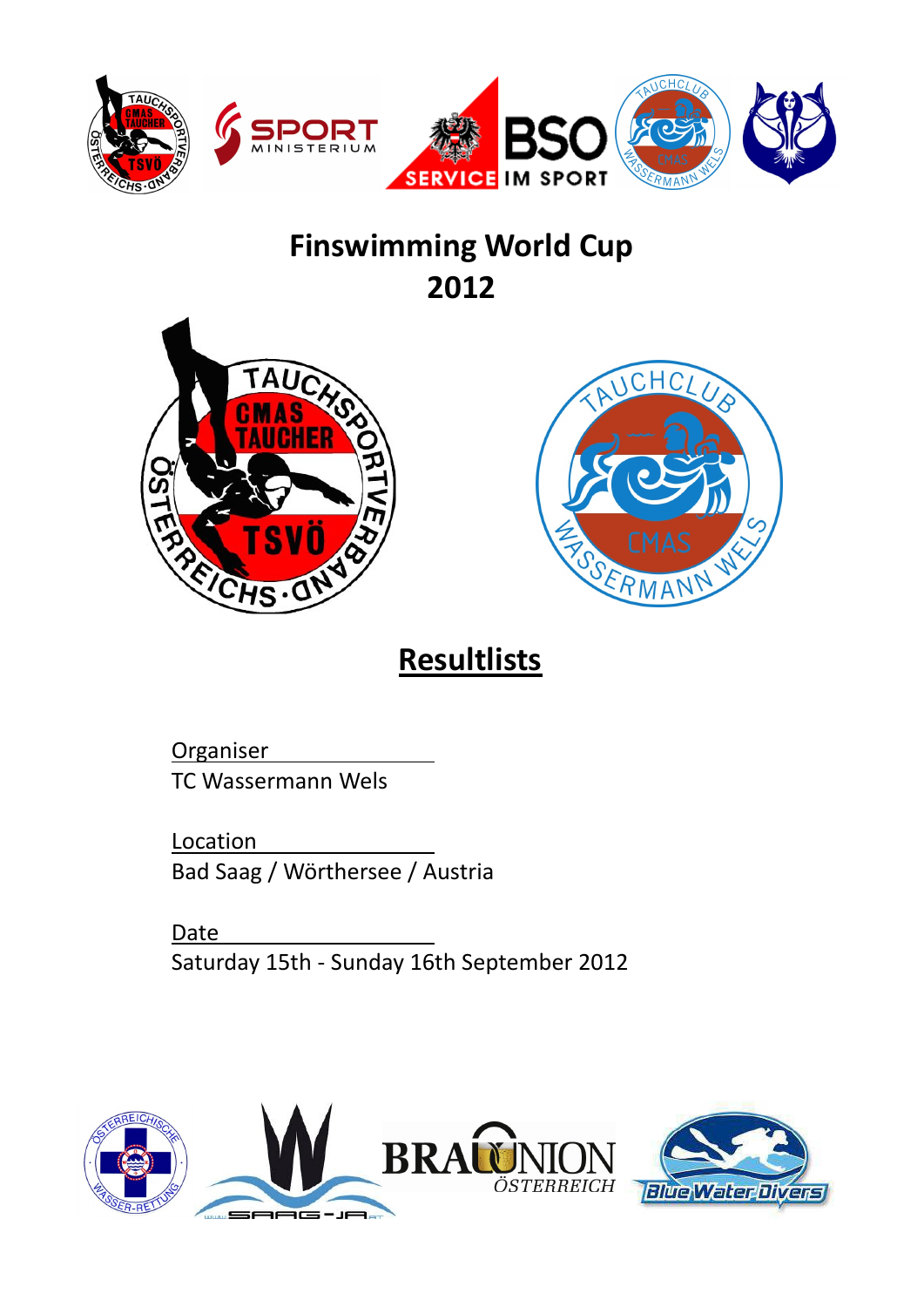

## **Results 4km Women 15.09.2012**

| Rnk | Competitor             | YoB  | Club                   | <b>Nation</b> | Time     |
|-----|------------------------|------|------------------------|---------------|----------|
| 1   | Salazar Yessica        | 1992 | Calypso                | Colombia      | 00:49:01 |
| 2   | Anny Trejos Saldarriag | 1991 | <b>Club Esturiones</b> | Colombia      | 00:53:03 |
| 3   | Stepanova Maria        | 1963 | Nevskaya volna         | Russia        | 00:55:00 |
| 4   | Löscher Bettina        | 1966 | <b>HSV</b> Wien        | Austria       | 00:56:47 |
| 5   | Haas Selina            | 1966 | TC Wassermann Wels     | Austria       | 01:18:02 |
| 6   | <b>Fillip Nicole</b>   | 1980 | TC Wassermann Wels     | Austria       | 01:28:48 |
|     |                        |      |                        |               |          |

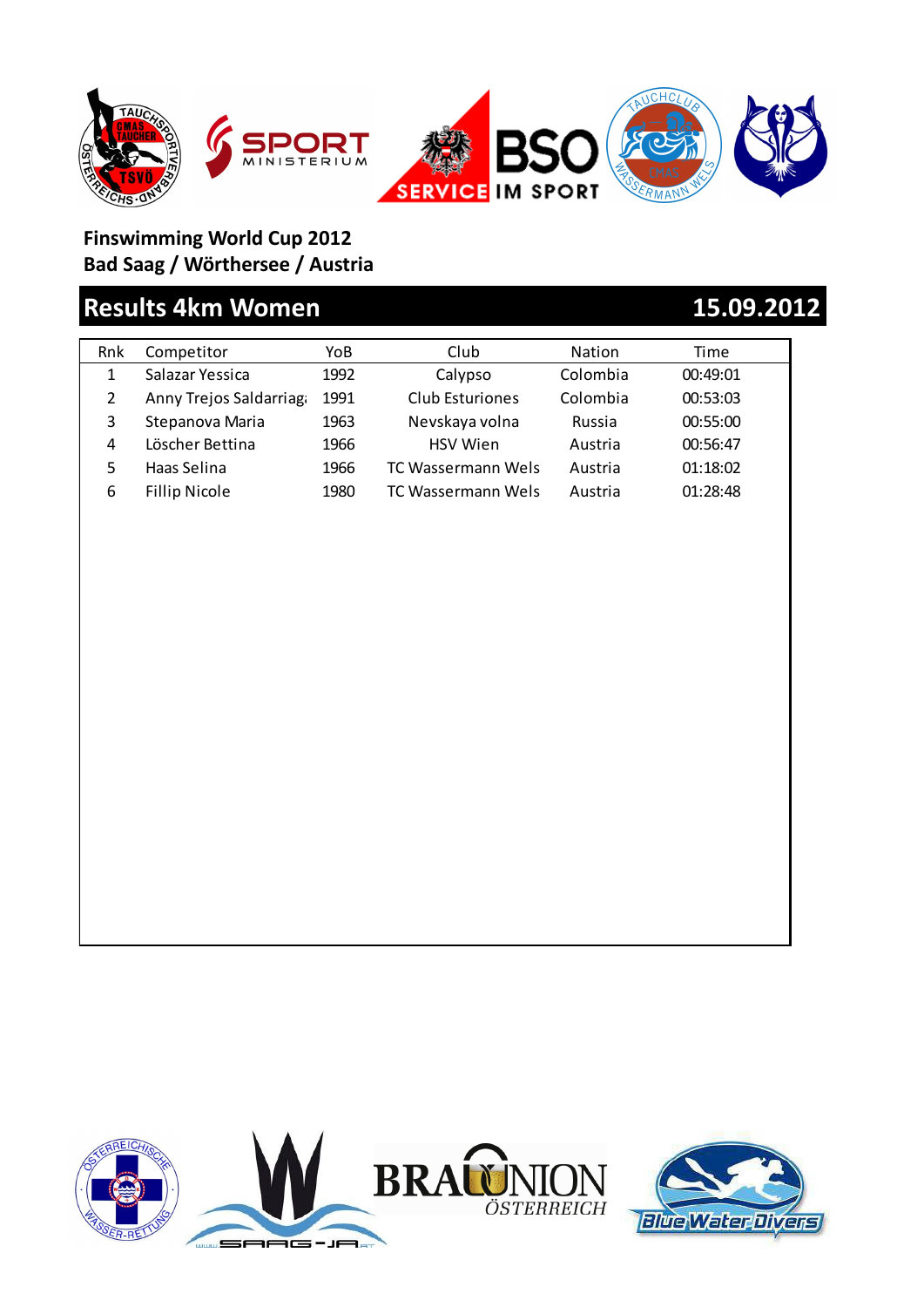

## **Results 4km Women Juniors 15.09.2012**

| Rnk | Competitor        | YoB  | Club                       | Nation  | Time     |
|-----|-------------------|------|----------------------------|---------|----------|
| 1   | Kuznetsova Darina | 1996 | Team 47 - SKA              | Russia  | 0:56:36  |
|     | Jarković Ana      | 1997 | PD Mladost Medolin         | Croatia | 01:00:13 |
| 3   | Kirac Valeria     | 1997 | PD Mladost Medolin         | Croatia | 01:00:56 |
| 4   | Unger Lisa-Sophie | 1997 | <b>FSV Vienna Dolphins</b> | Austria | 01:05:12 |
| 5   | Zrilic Sara       | 1997 | <b>FSV Vienna Dolphins</b> | Austria | 01:07:45 |
| 6   | Poljanc Tanja     | 1996 | <b>FSV Vienna Dolphins</b> | Austria | 01:07:48 |
|     |                   |      |                            |         |          |



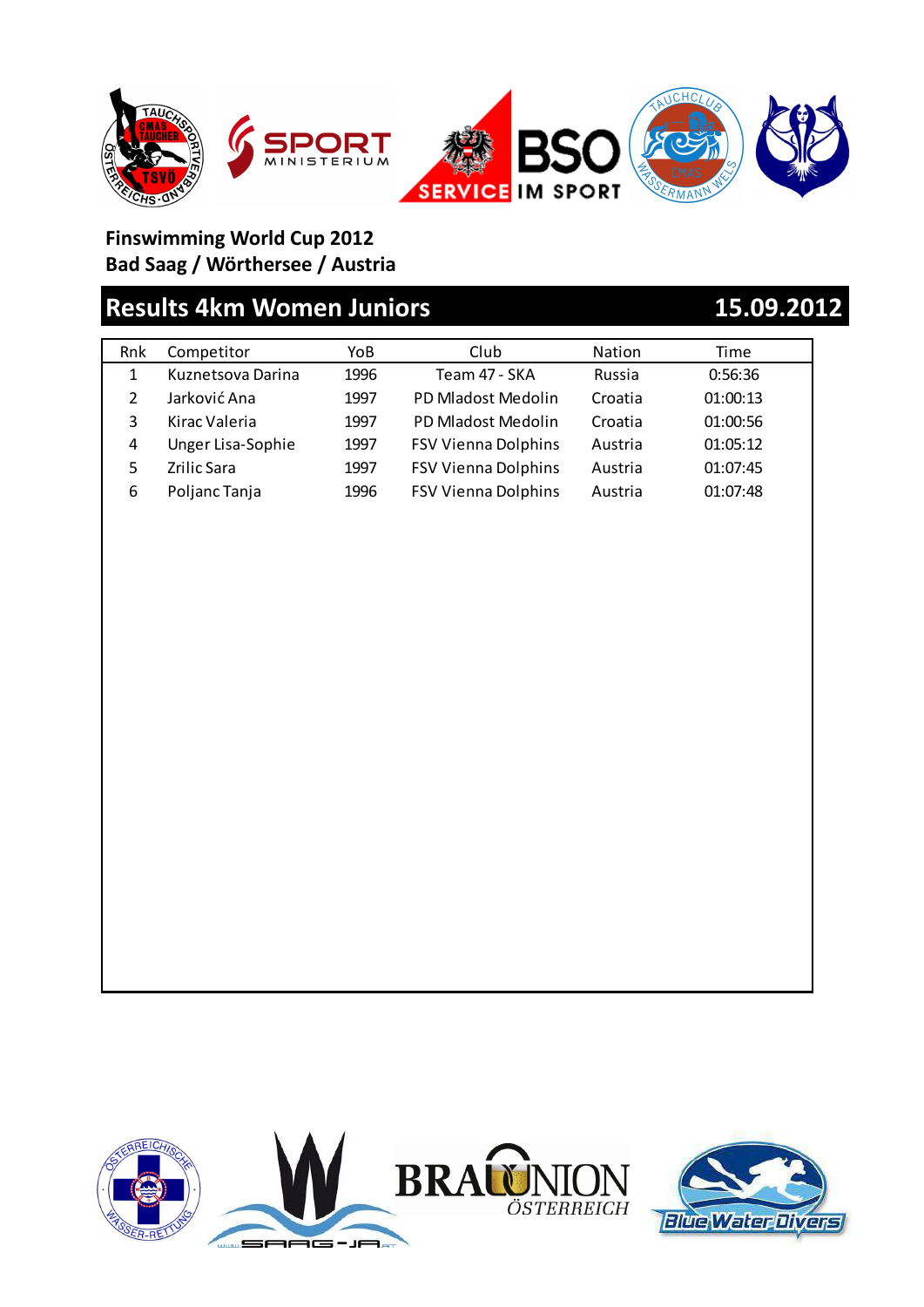







## **Results 4km Men 15.09.2012**

| Rnk | Competitor             | YoB  | Club               | <b>Nation</b> | Time    |
|-----|------------------------|------|--------------------|---------------|---------|
| 1   | Juan Sebastian Aguirre | 1993 | Cachalotes         | Colombia      | 42:00   |
| 2   | Sebire Julien          | 1983 |                    | France        | 42:25   |
| 3   | Juan Felipe Ocampo     | 1989 | Calypso            | Colombia      | 50:55   |
| 4   | Weissenböck Boris      | 1985 | <b>EKUS</b>        | Austria       | 1:01:35 |
| 5   | Schawarz David         | 1990 | <b>EKUS</b>        | Austria       | 1:03:24 |
| 6   | Hanak Josef            | 1955 | <b>EKUS</b>        | Austria       | 1:03:27 |
| 7   | Hoffmann Gerhard       | 1965 | TC Wassermann Wels | Austria       | 1:03:38 |
| 8   | <b>Edenson Tapiero</b> | 1992 | Calypso            | Colombia      | 1:12:41 |
|     |                        |      |                    |               |         |

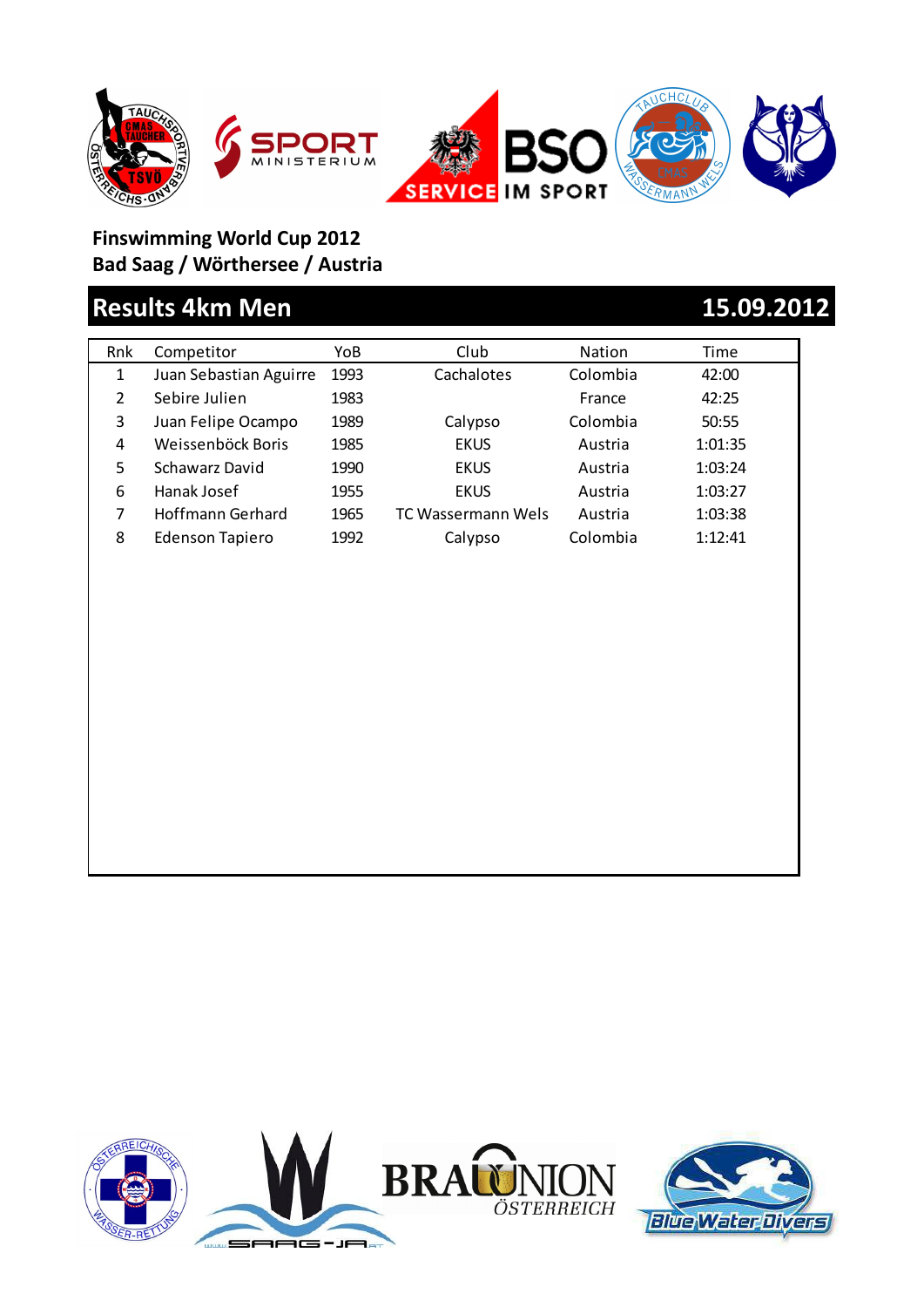





## **Results 4km Men Juniors 15.09.2012**

| Rnk | Competitor                | YoB  | Club                       | Nation  | Time    |
|-----|---------------------------|------|----------------------------|---------|---------|
| 1   | Zolotov Evgeni            | 1996 | AZOT Severodonetsk         | Ukraine | 40:10   |
| 2   | Mikhaylov Gleb            | 1995 | Team 47 - SKA              | Russia  | 51:19   |
| 3   | Seitz Johannes            | 1995 | <b>FSV Vienna Dolphins</b> | Austria | 52:54   |
| 4   | <b>Twardowsky Dominik</b> | 1996 | 1.LTC Wien                 | Austria | 53:37   |
| 5   | <b>Schmidt Patrick</b>    | 1998 | <b>FSV Vienna Dolphins</b> | Austria | 1:03:20 |
| 6   | <b>Biro Oliver</b>        | 1999 | <b>FSV Vienna Dolphins</b> | Austria | 1:09:35 |
|     |                           |      |                            |         |         |
|     |                           |      |                            |         |         |

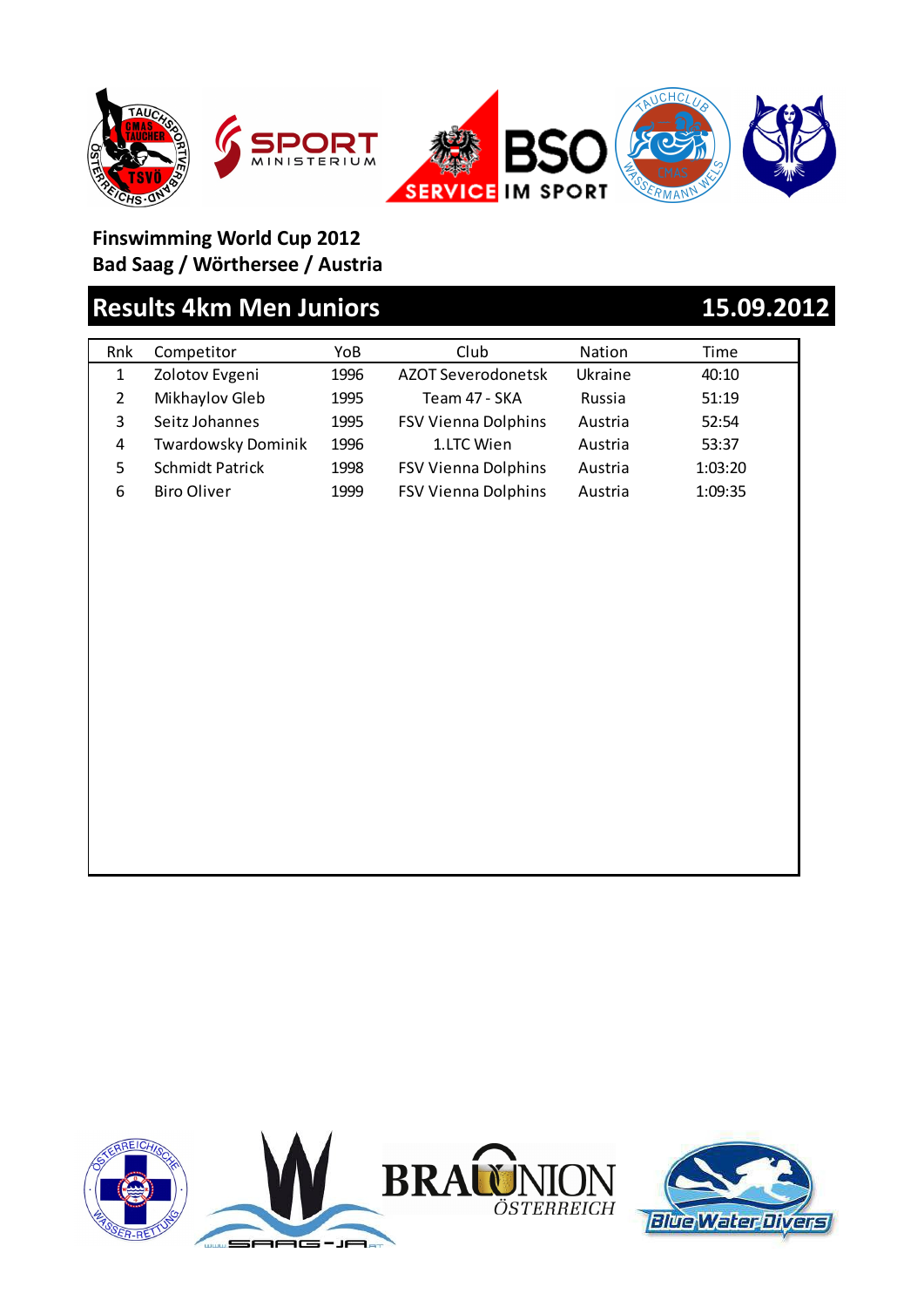

## **Results Relay Women 16.09.2012**

| Rnk            | Team                 | YoB | Club            | Nation     | Time     |
|----------------|----------------------|-----|-----------------|------------|----------|
| 1              | Poljanc Tanja        |     | Vienna Dolphins | <b>AUT</b> | 00:17:50 |
|                | <b>Zrilic Sara</b>   |     | Vienna Dolphins | AUT        | 00:38:59 |
|                | Unger Lisa-Sophie    |     | Vienna Dolphins | <b>AUT</b> | 01:00:12 |
|                | Benigni Zita         |     | Vienna Dolphins | AUT        | 01:31:36 |
| $\overline{2}$ | Haas Selina          |     | <b>TCWW</b>     | <b>AUT</b> | 00:26:32 |
|                | Lübke Britta         |     | <b>TCWW</b>     | <b>AUT</b> | 00:57:55 |
|                | <b>Fillip Nicole</b> |     | <b>TCWW</b>     | AUT        | 01:29:06 |
|                | Mach Romana          |     | <b>TCWW</b>     | AUT        | 01:53:55 |
|                |                      |     |                 |            |          |
|                |                      |     |                 |            |          |
|                |                      |     |                 |            |          |
|                |                      |     |                 |            |          |
|                |                      |     |                 |            |          |
|                |                      |     |                 |            |          |